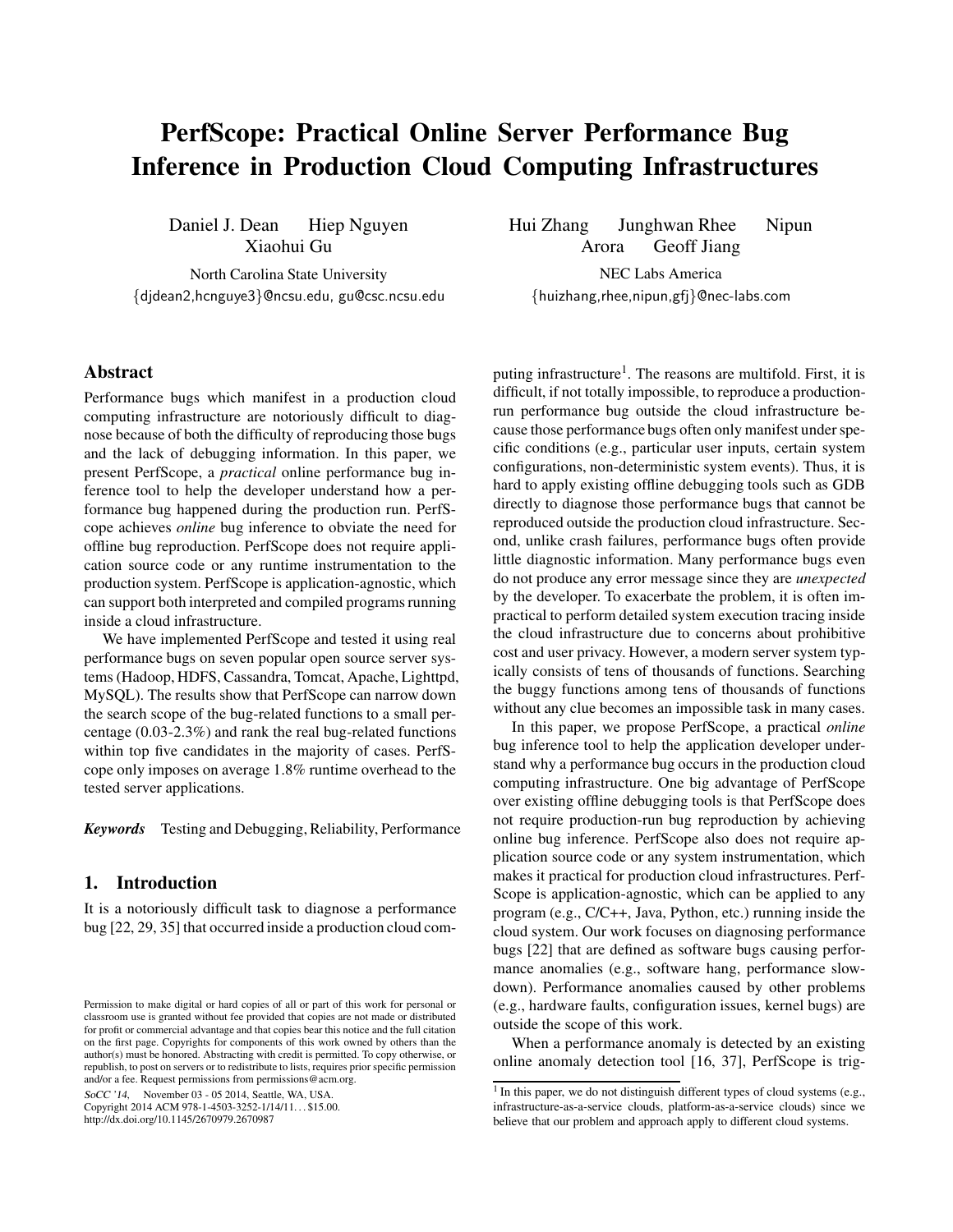

Figure 1. A subset of function call graph for a real HDFS performance bug. When an input file larger than 2GB is used, the internal variable (int) representing the content length of the input file overflows. This causes the call to in.read(buf) at line 81 to never return -1 causing an infinite loop. The bug point is highlighted in bold.

gered to perform online bug inference by analyzing a window (e.g., five minutes) of recent system call traces collected on the faulty server pinpointed by a component-level fault localization tool [14, 30]. The rationale behind our approach is twofold. First, a system call trace can be easily collected via kernel tracing tool<sup>2</sup> such as Linux Tracing Tool next generation (LTTng) [18] in production cloud computing infrastructures with low overhead. Moreover, compared to other low-level tracing tools (e.g., hardware performance counter monitoring tool [34]), the system call tracing tool works in virtualized environments, which makes it suitable for virtualized cloud infrastructures. Second, we observe that performance anomalies are often caused by anomalous interactions between the application and the kernel. Since applications use system calls to interact with the kernel, we can detect anomalous application-kernel interactions by closely monitoring system calls. For example, Figure 1 shows a real performance bug in the HDFS system: an overflow issue causes the while loop to never end. This buggy execution produced 1.4 million system calls. As we will show in Section 4, we find that over 90% buggy functions produce system calls by performing static analysis over 228 real performance bugs.

However, it is a challenging task to identify bug-related functions from the massive, noisy raw system call traces. First, we need to develop efficient *online* system call trace analysis algorithms that can quickly identify the anomalous system call sequences from millions of system calls. Second, we need to develop fast and robust algorithms that can accurately map those anomalous system call sequences to specific bug-related *application functions*. Since our goal is to support different applications (e.g., both compiled and interpreted programs), we cannot rely on the program counter information to trace back to the application functions, which does not work for interpreted programs and some compiled programs using certain compilation optimizations.

To address those challenges, PerfScope first uses lightweight unsupervised learning techniques to identify anomalous system call sequences. Since the system call trace for a multithreaded server program is often huge, we first segment the raw system call trace into fine-grained units of closely related system calls called *execution units*. We then characterize different execution units using various features (e.g., system call appearance vector, system call execution time vector, system call frequency vector). Next, we use a hybrid anomaly detection scheme (i.e., hierarchical clustering plus outlier detection) to identify abnormal execution units.

PerfScope then uses those abnormal execution units as clues to identify the bug-related functions. We propose a signature-driven approach that creates a *robust* signature for each application function offline outside the production computing environment. Each function signature maps the function into a set of *closed frequent system call episodes* (e.g., sys\_write,  $*$ , sys\_read). When a production-run performance bug occurs, we extract the closed frequent system call episodes from those anomalous execution units and map those episodes back to a short list of candidate buggy functions using the function signatures. We also provide a ranking to those identified functions based on the abnormality degree observed in those frequent system call episodes. Note that we do not view PerfScope as the final debugging tool. Instead, PerfScope provides the developer with a small number of candidate buggy functions to examine, which makes production-run performance bug diagnosis much more tractable.

Specifically, this paper makes the following contributions:

- We propose an online performance bug inference tool that works for production cloud computing environments without requiring offline bug reproduction, application source code, or runtime system instrumentation.
- We present a robust application function signature extraction approach that works for different types of applications (e.g., both compiled and interpreted programs) running inside virtualized computing environments.
- We describe a set of online system call trace analysis algorithms that can quickly process millions of system calls to produce a short list of bug-related functions.
- We evaluated PerfScope using *real* performance bugs in popular open source systems (Hadoop, HDFS, Casandra, Tomcat, Apache, Lighttpd, MySQL). The results show that PerfScope is effective, which can narrow down the search scope for the bug-related functions to a small percentage (0.03-2.3%). The real bug-related functions are ranked within top five candidates in 8 out of 12 cases and are always ranked within top 15. PerfScope only

<sup>2</sup> Unlike the user level system call tracing tools such as ptrace [3], our experiments show that the kernel-based system call tracing only imposes on average 1.8% overhead to the tested server applications.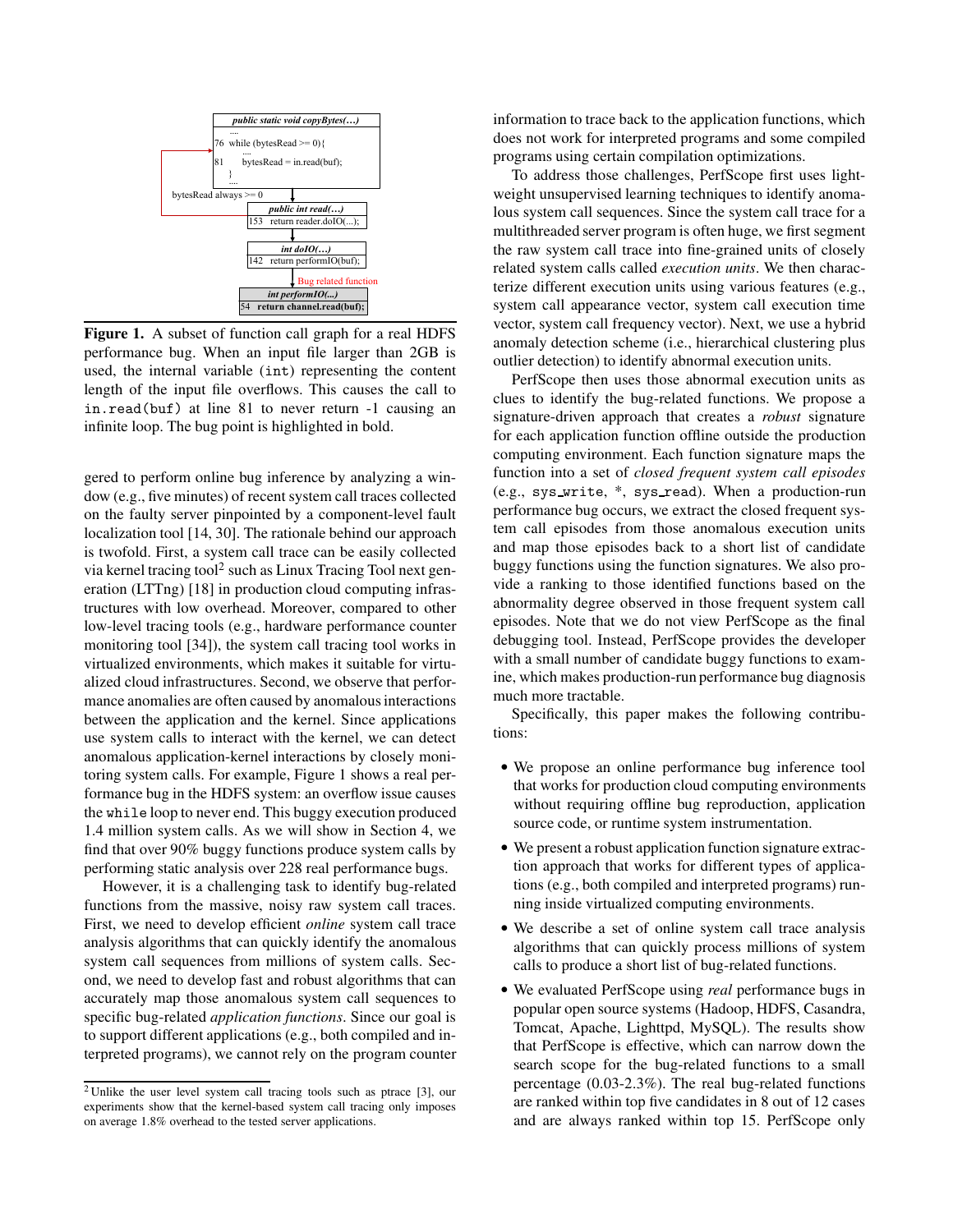imposes on average 1.8% runtime overhead to the tested server applications.

Assumptions: We design PerfScope based on the following assumptions: 1) Performance bugs manifest as time or frequency changes in system calls. As mentioned earlier, over 90% of the real performance bugs we studied generate system calls; 2) We do not have access to application source code or any other application knowledge; and 3) We assume that function signatures can be profiled offline outside the production environments and remain stable under different inputs, workload intensities, and resource allocation settings. Although we cannot assure that this assumption holds on every system, our experiments with seven popular server systems under different workload conditions show that our approach is applicable to different types of functions without requiring application specific tuning.

The rest of the paper is organized as follows. Section 2 compares our work with related work. Section 3 describes the design of the PerfScope system. Section 4 presents our experimental evaluation. Finally, the paper concludes in Section 6.

## 2. Related Work

Our work is closely related to *Triage* [39] since both provide onsite production-run failure diagnosis framework. The key idea of Triage is to use checkpoint-replay with input/environment modification to perform just-in-time problem diagnosis by comparing normal runs and failure runs. In contrast, PerfScope does not require repeated replays, which makes PerfScope less intrusive to the production computing environment. Moreover, PerfScope specifically targets the performance bugs, which often do not manifest as code block changes between normal and failure runs. By detecting system call invocation changes and leveraging the robust function signatures, we can identify the buggy functions more effectively for performance bugs.

X-ray [12] provides automatic diagnosis support for performance anomalies caused by inputs or misconfiguraitons. It uses binary instrumentation to track the information flow in order to estimate the cost and the likelihood that a block was executed due to each potential root cause (e.g., configuration option). However, X-ray cannot diagnose the performance anomalies caused by software bugs. Similar to Triage, X-ray also requires replay support in order to offload the heavyweight binary instrumentation and analysis outside the production system. In contrast, PerfScope does not require any record and replay to identify the buggy functions.

Jin *et al.* [22] present a study of 109 real world performance bugs in 5 different systems. By manually checking the patches of known problems, they are able to then build an efficiency rule-based checker which was able to identify previously unknown performance problems in deployed software. However, the white-box approaches are only suitable

for offline debugging due to the source code requirements. Additionally, existing white-box analysis tools mainly focus on detecting possible performance bugs instead of diagnosing a specific production-run performance bug. Directly applying existing bug detectors will lead to large false positives and false negatives as demonstrated by previous work [21].

Fay [19] proposes to use kernel drivers or DLLs along with hotpatching to collect and summarize detailed userlevel and kernel-level traces without modifying the underlying system. Fay needs to combine user level and kernel level tracing to diagnose performance problems, imparting up to 280% overhead. In contrast, PerfScope only relies on kernel-level system call tracing, imparting on average 1.8% overhead.

Magpie [13] instruments middleware and packet transfer points to record fine-grained system events and correlates these events using an application specific event schema to capture the control flow and resource consumption of each request. DARC [38] identifies functions that are the main contributors to the latency peaks in a OSProf profile. Although both systems can be used to diagnose performance problems, they require instrumentations to the application or the middleware, which is difficult to be deployed in the production environment. In contrast, PerfScope does not require any application or middleware instrumentations, which makes it practical for production computing environments.

Fournier *et al.* [20] proposed to analyze the blocking behavior using kernel-level system events for diagnosing performance problems in multi-core systems. Similar to PerfScope, their approach only relies on the kernel level tracing, which imparts little overhead to the application. However, their approach cannot identify bug related application functions that can directly help the developer diagnose the performance bugs.

Previous work also explored black-box performance debugging schemes. Cohen *et al.* [15] proposed to use machine learning models to correlate the system-level metrics with the performance anomaly states for system metric attribution. Although black-box approaches are often light-weight and non-intrusive, they can only provide coarse-grained diagnosis (e.g., identifying fault related system metrics). PBI [11] used hardware performance counters along with pre-defined predicates to characterize concurrency and semantic bugs for compiled programs. In contrast, PerfScope focuses on performance bugs and can identify bug related functions for both compiled and interpreted programs.

Our previous work, PerfCompass [17], focuses on differentiating external faults (e.g., interference from co-located applications) from internal faults (e.g., software bugs) for production system performance anomalies. However, Perf-Compass cannot localize buggy functions. Thus, PerfScope is orthogonal to PerfCompass.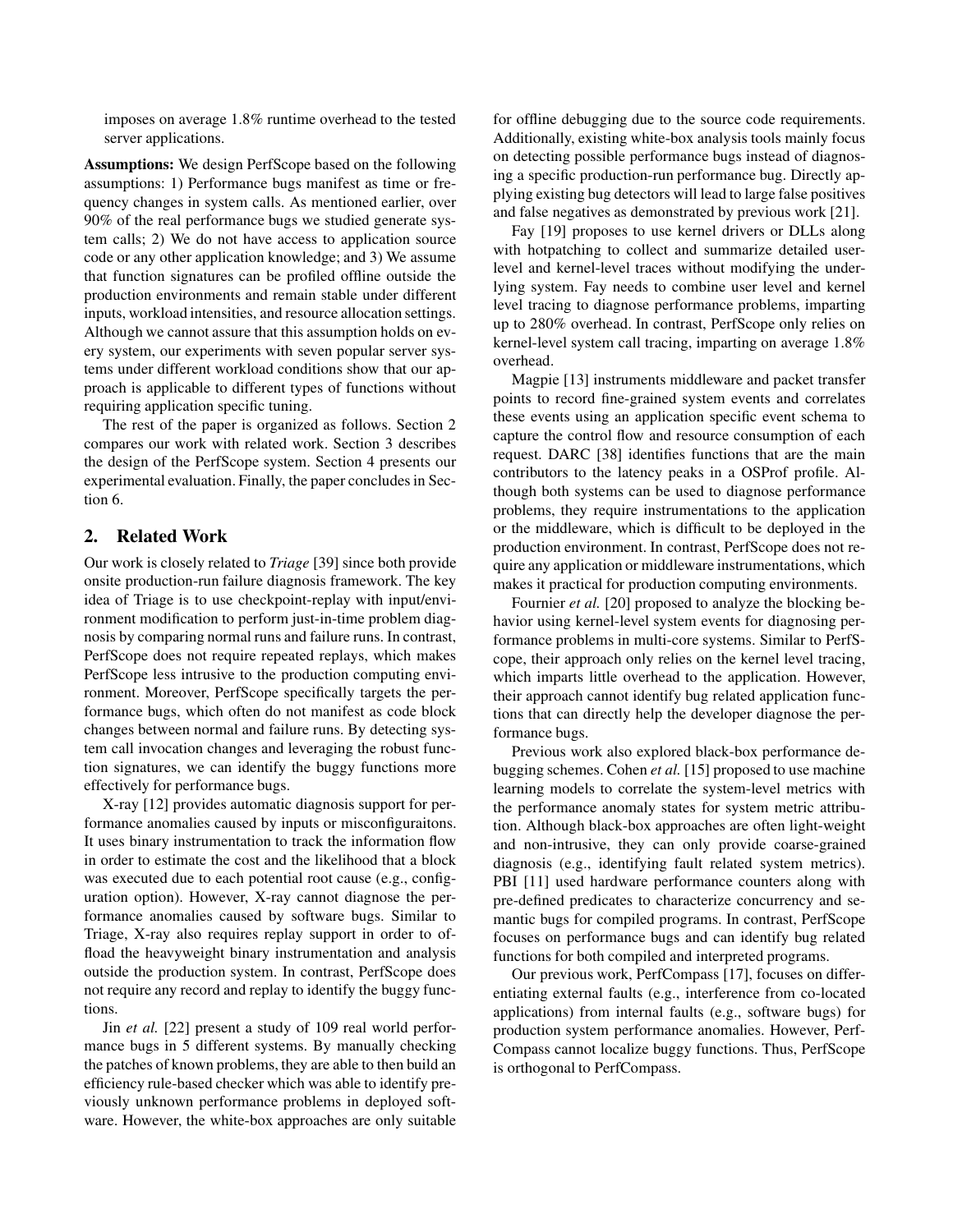# 3. System Design and Implementation

In this section, we present the design and implementation of the PerfScope system. We first describe the offline function signature extraction scheme. We then describe the online bug inference algorithms.

#### 3.1 Offline Function Signature Extraction

We combine dynamic binary instrumentation with frequent episode learning techniques to extract the function signatures without requiring application source code. Our scheme constructs robust function signatures by learning what *closed frequent system call episodes*<sup>3</sup> can be generated by each function. Unlike other alternative approaches using low level system metrics (e.g., execution time, CPU usage) that often vary significantly among different platforms, we found closed frequent system call episodes remain stable under different workloads and resource allocation settings as shown by our experiments. Thus, we can perform function signature *offline outside* the production environment without requiring the exactly same workload or environment that trigger the production-run performance bug.

#### 3.1.1 Binary-based Function Signature Profiling

To learn what system calls are produced by each function, we correlate the *function execution list* provided by the dynamic binary instrumentation tool and the system call trace provided by LTTng based on the timestamp information<sup>4</sup>.

The *function execution list* records all the function entry points and exit points from an executing application. Each entry in a function execution list is in the form  $\{\mathtt{time}$ stamp, enter function  $f_i$ , thread ID} or  $\{\text{time stamp},$ exit function  $f_i$ , thread ID}. For  $C/C++$  programs, we use the Pin tool [26] to insert the logging code into the binary to record when a function is called and when it returns with a timestamp. For Java programs, we insert hooks into the Java Virtual Machine (JVM) to intercept function invocations as they are being executed, logging when each function is called and when it returns with a timestamp.

Each system call entry consists of a pair of logs: 1) [timestamp entry] system call name: {procname, ppid, process ID, thread ID, cpu ID} and 2) [timestamp exit] sys exit: {procname ppid, process ID, thread ID, cpu ID}. We can derive the system call execution time by computing the difference between timestamp exit and timestamp entry.

We then create a dynamic stack of active functions for each running thread to determine which function was active when each system call was generated. When a function is called, we push the function onto the corresponding active



Figure 2. Frequent closed system call episodes discovery. All the frequent system call episodes (counter  $>10$ ) are highlighted in gray color. The frequent closed episode is highlighted within a circle.

function stack based on the thread ID associated with the function. When a function returns, we pop the function off the active function stack. Given a system call  $s_i$  with a thread ID *tid* = *k*, we compare its exit timestamp  $T_s$  with the timestamp  $T_{top}$  of the top function  $f_i$  on the active function stack for the same thread  $tid = k$ . We also compare  $T_{s_i}$ with the timestamp  $T_{next}$  of the next function  $f_{i+1}$  in the function execution list. If the system call  $s_i$  occurs after the application enters  $f_i$  but before enters  $f_{i+1}$  (i.e.,  $T_{s_i} \geq T_{top}$ and  $T_{s_i} < T_{next}$ ), we know  $s_i$  must have been generated by  $f_i$ . If we find the exit timestamp of the current system call  $s_i$  is larger than or equal to the timestamp of the next function in the function execution list (i.e.,  $T_{s_i} \geq T_{next}$ ), we push the next function  $f_{i+1}$  onto the stack and label that the system call  $s_i$ is produced by  $f_{i+1}$ . This process continues until either we have no more functions to process or no more system calls in the system call trace.

After the annotations for all the system calls are done, we group all the system calls produced by the same function together and sort them based on their timestamps into time ordered sequences. For example, if the system call sys\_write annotated with function  $f_i$  is followed by sys read annotated with the same function, we add the sequence  $\{sys\_write, sys\_read\}$  into the function profiling result for *f<sup>i</sup>* . If a function consists of any branch statements, the profile of the function may consist of a set of system call sequences (e.g.,  $\{\{sys\_write, sys\_read\}, \{sys\_pol1,$ sys futex}}) when different branch paths are executed.

## 3.1.2 Frequent System Call Episode as Robust Function Signature

Although we could use the set of the *raw* system call sequences to represent the signature of the function, we found that those raw system call sequences are sensitive to execution environment changes. Since our goal is to find a robust function signature that is stable under different execution environments, we extract *closed frequent system call episodes*

<sup>&</sup>lt;sup>3</sup> Closed frequent episodes mean that we only consider the maximum frequent episodes, not any sub-sequence of those frequent closed episodes.

 $4$  Although we can also use the dynamic binary instrumentation tool (e.g., the PIN tool) to collect the system call trace directly, those tools do not provide the function origin of each system call by themselves.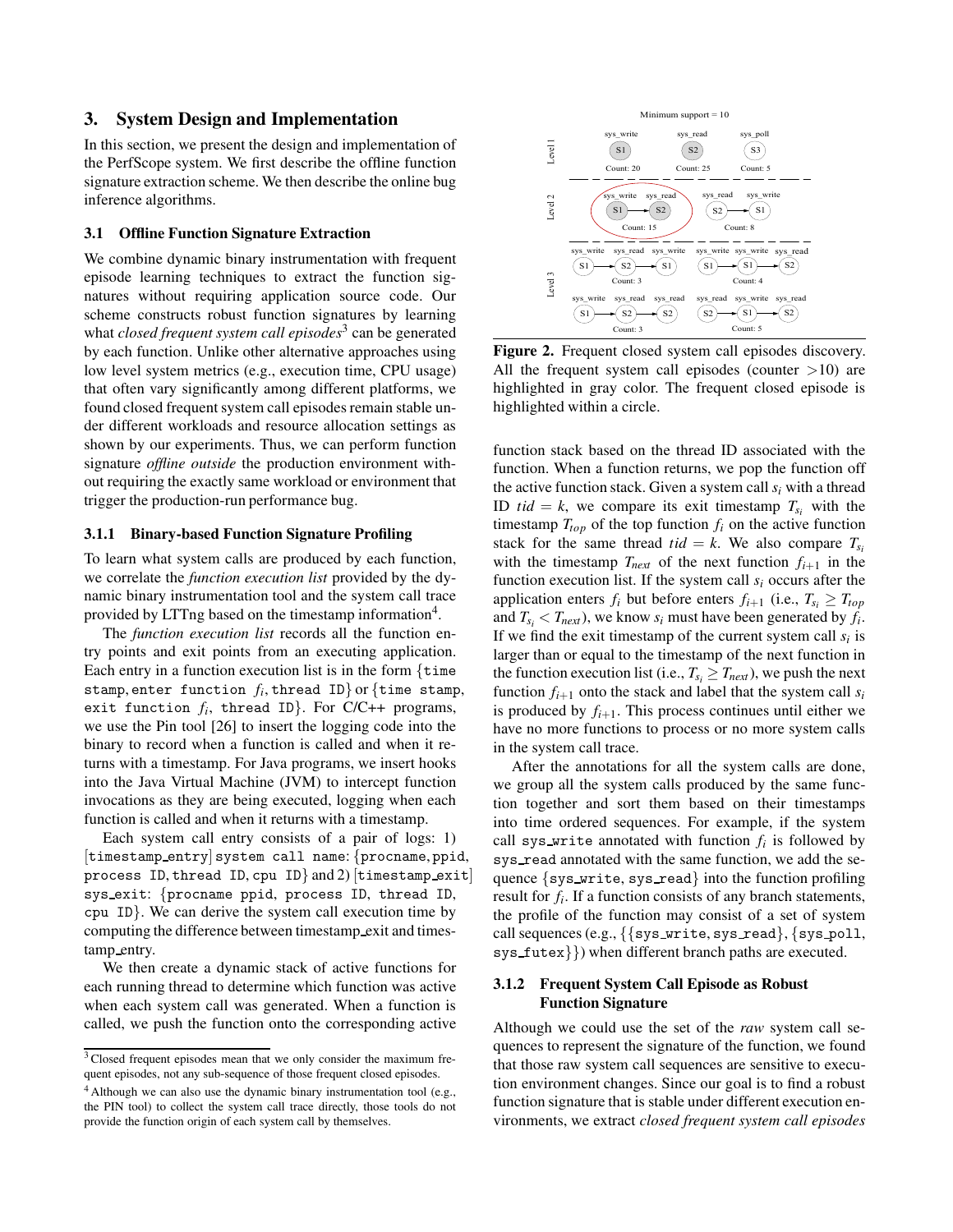from those raw system call sequences, which can better characterize the key distinct behaviors of different applications. During our experiments, we observe that those frequent system call episodes are quite stable under different execution environments.

We extract closed frequent system call episodes from the raw system call sequences for each function using a common frequent episode mining algorithm called the *Apriori* method [6, 33]. The basic idea of the A-priori method is to start at the basic event type (e.g., a single system call) and then build up more complex sequences by taking all possible permutations using all the frequent episodes at all lower levels (i.e., frequent episodes of smaller size), shown by Figure 2.

The frequent episodes search iterates until a maximum level is reached where no frequent episode can be found. We perform pruning to reduce the number of items to be processed at each level. The intuition behind our pruning scheme is that a frequent episode at a higher level must be a frequent episode at a lower level. So it is only necessary to generate the permutations of the episodes we marked as frequent in the previous level. A *minimum support value* (*L*) is usually used to define the frequency lower bound for generating frequent episodes.

Figure 2 illustrates the frequent closed system call sequence discovery algorithm using a minimum support value  $L = 10$ . We start from three single system call episodes. We then drop sys poll since its count does not meet the minimum support. At the level 2, we search all the permutations of the frequent episodes in the level 1 and identify (sys\_write, sys\_read) as a frequent episode. Moving up the level 3, we consider the permutations of all the frequent episodes found in the level 1 and 2. We found four possible permutations and none of them meets the minimum support. We stop the frequent episode search and outputs the (sys write, sys read) as the frequent closed episode.

We implement frequent closed episode frequency counting using finite state machine (FSM) based matching algorithm. During the candidate generation phase, we build a FSM for each candidate episode. Each state in the FSM represents a system call type. Given an input system call sequence, we match this sequence with all the candidates' FSMs simultaneously. When the input system call matches the current state in the FSM, we move the match pointer to the next state in the FSM. If the input system call does not match, we reset the match pointer to the start state. When all the states in the FSM are matched, we increase the frequency counter of the candidate episode represented by this FSM by 1 and reset the match pointer to the start state of the FSM.

In our experiments, we found that if we only consider contiguous frequent episodes, we often only discover trivial system call sequences that cannot help us distinguish different functions. Thus, we modified our algorithm to discover *non-contiguous* frequent episodes such as (sys\_write, \*,

sys\_read), where  $*$  represents arbitrary system calls or zero system call. To discover non-contiguous frequent episodes, we only need to make a minor change to the above matching algorithm: if the input system call does not match the current state in the FSM, we do not reset the match pointer to the start state and wait until the next match occurs.

How to set a proper minimum support value (L) is a tricky issue. We calculate the minimum support value using the standard way of multiplying the number of items (i.e., system calls included in the execution unit *Nsys call*) with a certain percentage *p* [40], that is  $L = N_{sys\_call} \times p$ . In our experiments, we use  $p = 1\%$ . We also conduct the sensitivity study on other possible values of *p* to evaluate its impact to our system. The general principle behind the minimum support value selection is that we should not use an overly high minimum support value, which prevents us from finding any frequent episodes; we should also avoid using a trivial minimum support value (e.g.,  $L = 1$ ) as this causes us to find too many frequent episodes (e.g., tens of thousands). So we set  $L = max(min(N_{sys\_call} \times p, 10), 2)$  to cap the minimum support value at 10 and avoid the trivial minimum support value. We found our calculation scheme works well for all different systems we tested.

It can be time-consuming to perform the signature extraction for a complex server program consisting of tens of thousands of functions. We observe that the function signature extraction for different functions are independent from each other and can run in parallel. So we implement a distributed function signature extraction system to speed up the profiling process. Moreover, the function signature extraction is done offline, which will not affect our online bug inference time.

Note that PerfScope also does not require to profile all different function call paths but just individual functions. The function call path of the buggy run is inferred from the system call trace of the production-run directly, which will be explained in Section 3.2. We can also selectively profile a subset of user defined functions and exclude those uninteresting functions such as system libraries. For example, for C/C++ programs, we can use indexing tools such as cTags [1] to generate the list of profiled functions. For Java programs, we can use package names (e.g., Hadoop, catalina) to select the functions to be profiled.

## 3.2 Online Bug Inference

Our online bug inference scheme consists of three major steps: 1) extracting different execution units from the raw system call trace; 2) identifying anomalous execution units; 3) mapping anomalous execution units into a rank list of bug related functions. We will describe each step in detail in this section.

#### 3.2.1 Execution Unit Extraction

The system call trace collected by LTTng is a massive stream of mixed system calls produced by different pro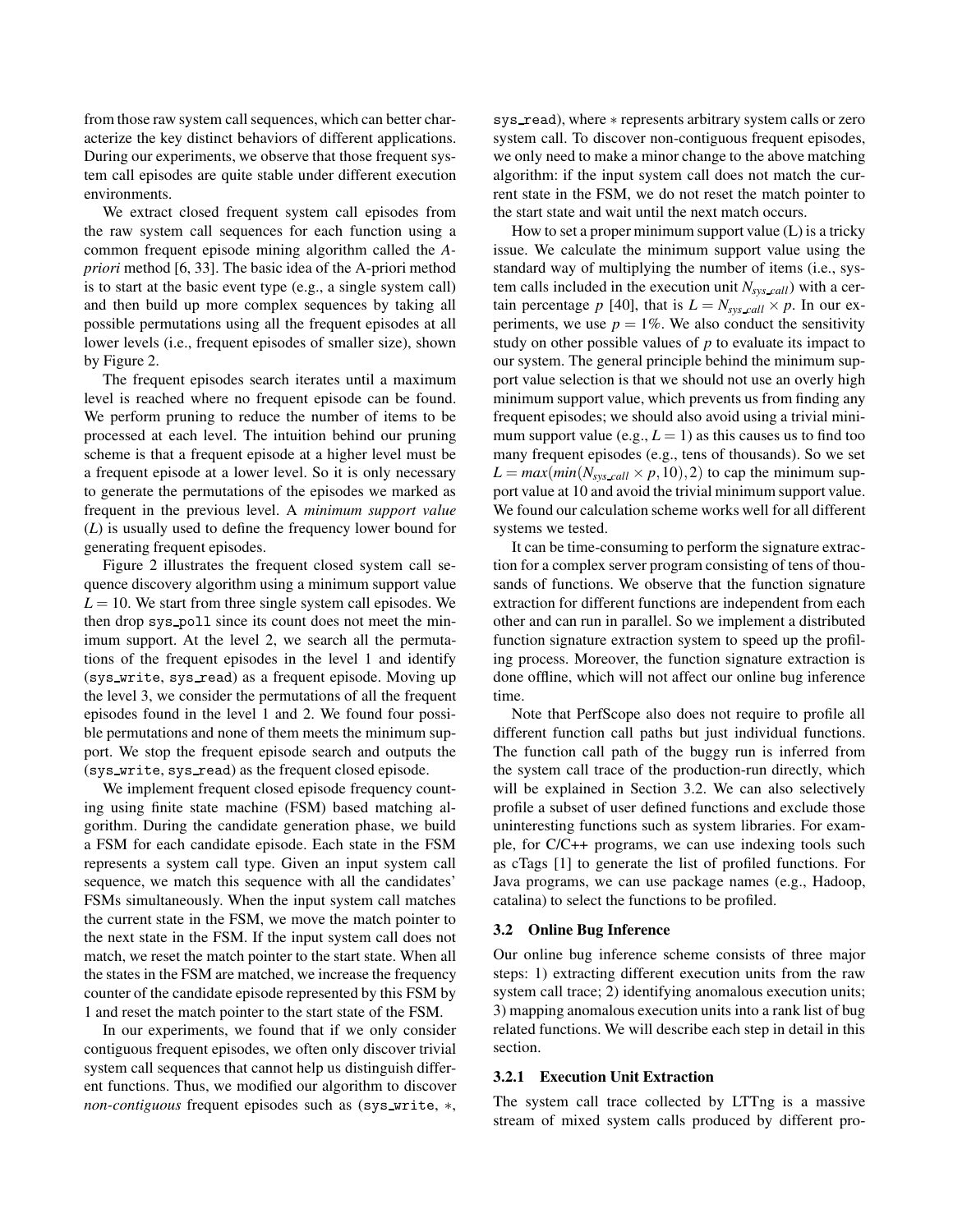cesses, threads, and functions. To identify bug-related functions, we first need to segment the raw system call trace into a set of execution units. Ideally, each execution unit should consist of a set of semantically related system calls which are produced by the same function, thread, and process. Since the system call trace collected by LTTng provides process ID and thread ID, it is easy to segment the trace into different threads/processes. However, during experiments, we found that the thread-based segmentation is sometimes insufficient. First, we observe that some server systems (e.g., Apache web server) use a pre-allocated thread pool in order to avoid the overhead of constantly creating new threads. The threads in the thread pool are reused for different tasks, which can cause the behavior of those threads to vary significantly over time. Second, some long running threads often execute multiple different functions. To address this issue, we propose to use the *time gap* to split those threads. The intuition is that a large time gap between two consecutive system calls in a thread implies a thread recycling or function switching. Therefore, we compute the intervals between each pair of contiguous system calls in the trace and use the mean  $+ 2 \times$  standard deviation as the segmentation threshold to split the per-thread trace. We found this segmentation threshold works well for all the tested systems and also conducted sensitivity study on this threshold value in the experiments.

During dynamic application runtime, we need to address one issue with the time gap based segmentation. We observe that the context switch between different threads caused by CPU scheduler sometimes creates a time gap between two semantically related system calls. Thus, we need to ignore those time gaps caused by the context switch. Luckily, it is easy to detect context switches in the LTTng collected system call trace. For example, when we detect either a thread ID change or a CPU ID change, we know a context switch has happened.

### 3.2.2 Abnormal Execution Unit (AEU) Identification

We use light-weight unsupervised learning methods to identify abnormal execution units. We chose unsupervised learning approach because it does not require any labelled training data which are hard to obtain the production environment. Specifically, we use a hybrid anomaly detection algorithm that combines hierarchical clustering and outlier detection.

We first apply a top-down hierarchical clustering [23] to group those execution units that perform similar operations together. This grouping is important, which can not only increase our accuracy but also reduce the processing time as the outlier detection step is more costly. For this purpose, we extract a *system call appearance vector* for each execution unit. The length of the system call appearance vector is equal to the number of unique system call types (e.g., sys write, sys poll) seen across all the execution units. Each system call type is assigned a position in the vector.

The value is set to 1 if that type of system call is present in the execution unit, or 0 if it is not. For example, consider two execution units, {sys write, sys read} and {sys poll, sys\_read}. In this case, system call appearance vector follows the format of [sys\_write, sys\_read, sys\_poll]. The system call appearance vector for the two execution units would be  $[1,1,0]$  and  $[0,1,1]$ , respectively. We chose the system call appearance vector as the clustering feature vector to achieve robust grouping since two similar execution units might produce different numbers of the same system call type due to dynamic runtime environments.

Next, we perform outlier detection within each cluster to identify abnormal execution units. We observe that the abnormal behaviors of the affected execution units may manifest in both system call frequencies or execution time. For example, a loop bug may cause certain system calls to be executed more frequently whereas a synchronization bug may cause the lock acquiring system calls to take longer to complete their execution. Therefore we build a system call execution time vector (consisting of average execution time for each system call type) and a system call frequency vector (consisting of the count for each system call type) as two features for each execution unit. We use the nearest neighbor algorithm [36] to perform the outlier detection. Specifically, we compare the Euclidean distance from each execution unit to its nearest neighbor within the cluster using either the execution time vector or the frequency vector. If the nearest neighbor distance of an execution unit is larger than the mean nearest neighbor distance of the whole cluster plus two times the standard deviation, we say this execution unit is abnormal. We observe that some execution units might form a small cluster (e.g., size of the cluster  $\langle 4 \rangle$  by themselves. It is not meaningful to perform outlier detection within those small clusters. All the execution units in those small clusters are considered to be abnormal.

#### 3.2.3 Bug Related Function List Generation

We now describe how we map those abnormal execution units to bug-related application functions and rank them based on an abnormality degree metric.

For each abnormal execution unit *AEU<sup>i</sup>* , we extract a set of frequent closed system call episodes using the same frequent episode mining algorithm described in Section 3.1.2. Let  $FE_{AEU_i}$  denote the set of the frequent closed system call episode set produced by *AEU<sup>i</sup>* . Similarly, our offline function signature profiling process produces a set of frequent closed system call episode  $FE_{f_i}$  for each function  $f_i$ . If any frequent episode in *FEAEU<sup>i</sup>* matches with any frequent episode in *FEf<sup>i</sup>* , we infer that *AEU<sup>i</sup>* must execute part of the function  $f_i$  and output  $f_i$  as one candidate function.

For each candidate function *f<sup>i</sup>* , we compute a total count of all the matching frequent episodes for *f<sup>i</sup>* and its corresponding abnormal execution unit *AEU<sup>i</sup>* , respectively. If the total frequent episode count of *AEU<sup>i</sup>* is greater than or equal to that of  $f_i$ , we infer that  $AEU_i$  must have run some parts of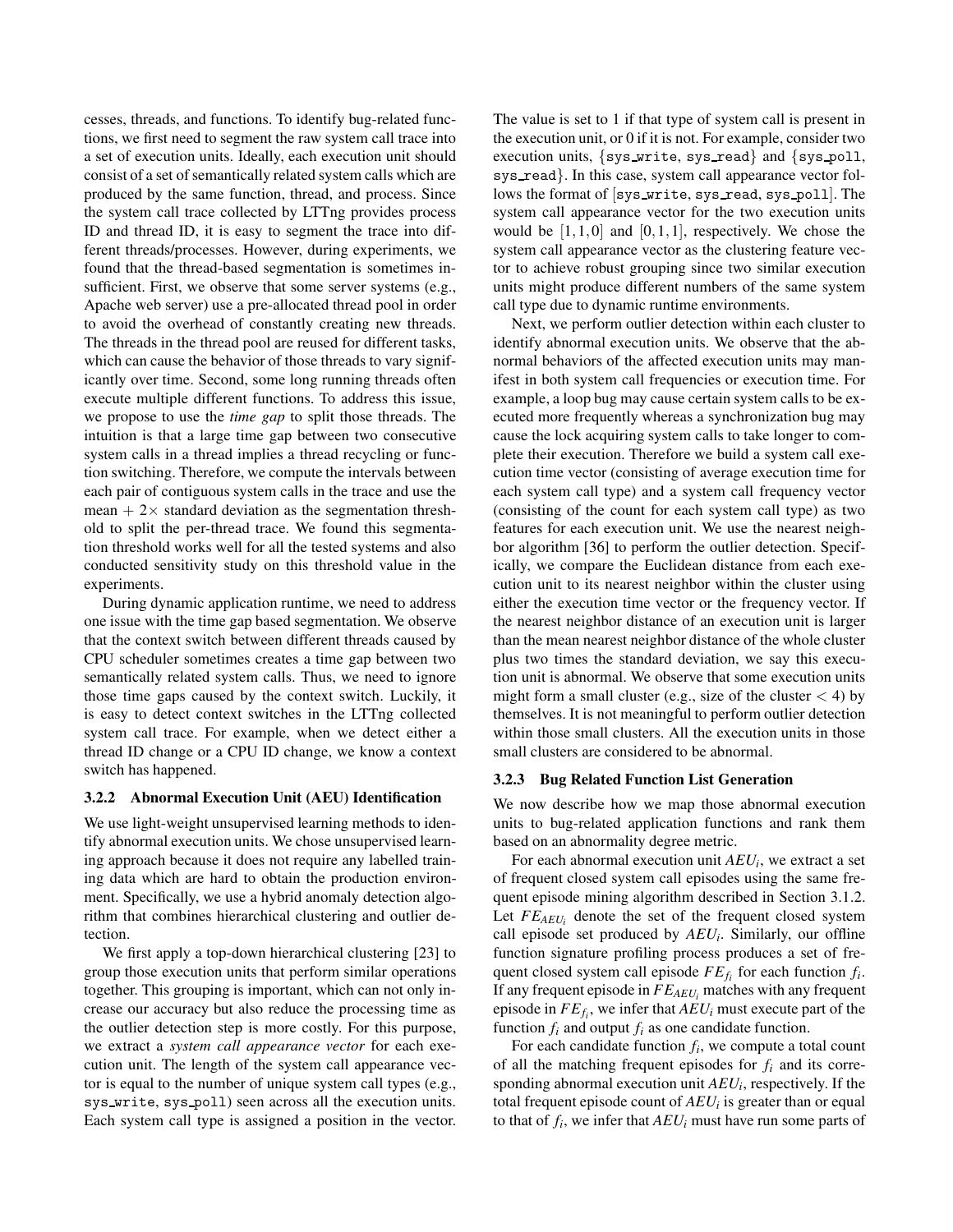| <b>System</b><br>name | <b>Num</b><br>of bugs | $%$ of bugs<br>generating | $\%$<br>of<br>slowdown | $%$ of<br>hang |
|-----------------------|-----------------------|---------------------------|------------------------|----------------|
|                       | studied               | system calls              | bugs                   | bugs           |
| Hadoop                | 40                    | 83%                       | 10%                    | 90%            |
| <b>HDFS</b>           | 32                    | 100%                      | 38%                    | 62%            |
| Cassandra             | 47                    | 85%                       | 28%                    | 72%            |
| Tomcat                | 22                    | 95%                       | 18%                    | 82%            |
| Apache                | 17                    | 100%                      | 41%                    | 59%            |
| Lighttpd              | 10                    | 90%                       | 30%                    | 70%            |
| <b>MySQL</b>          | 60                    | 90%                       | 38%                    | 62%            |

Table 1. Statistics on the real performance bugs we examined.

 $f_i$  incorrectly (e.g., an incorrect loop) when the bug is triggered. We then output *f<sup>i</sup>* as one identified function.

We then calculate a rank score for each identified function using a maximum percentage increase metric (i.e., the largest count increase percentage among all the matched frequent episodes between  $AEU_i$  and  $f_i$ ) to quantify the abnormality degree of different functions during the buggy run. We sort all the identified functions using increasing rank scores. We break the tie between two functions with the same rank score using the percentage of matching frequent episodes between the function and its corresponding AEU because a higher matching percentage means we are more certain the function was executed by the corresponding AEU.

In addition, PerfScope can also infer possible call paths from the system call trace collected during buggy run. For each identified function, we examine the earliest and latest system call timestamps in all matching frequent episodes between the function and its corresponding AEU. Using those timestamps, we can infer the time when each function was active during the buggy run and use that information to create a time-based ordering among the identified functions. This information can be helpful for developers to further understand how the bug is triggered and propagates in the program. The developer can also refer to the function call graph that can be extracted via static code analysis to improve the precision of our function call path inference, which however is beyond the scope of this paper.

### 4. Experimental Evaluation

We tested PerfScope using seven popular open source server systems: 1) Hadoop [9]: a map-reduce framework; 2) HDFS [9]: a distributed file system; 3) Cassandra [8]: a distributed relational database system; 4) Tomcat [10]: a multi-threaded application server; 5) Apache web server [7]: a multi-threaded web server; 6) Lighttpd [24]: a light-weight web server; and 7) MySQL [27]: a relational database system. In this section, we first describe our static bug analysis result and the bug samples we could reproduce and use in our experiments. We then present our experiment setup followed by the bug inference results. We then discuss our sensitivity study results followed by the overhead evaluation.

#### 4.1 Real Performance Bug Samples

We searched the bug repositories of each system we tested using performance terms (e.g., hangs, slowdown, etc.) and developer provided performance tags when available. We only examined those bugs which were confirmed by developers and subsequently fixed. Table 1 shows the results of our study. We manually examined each bug, along with any provided patch, to determine what kind of problem the bug caused (e.g., hang, slowdown) and whether the buggy function generated system calls. We found that over 90% bugs generate system calls. We found more hang bugs than slowdown bugs in each system.

We then try to reproduce each bug by following the instructions in the report and checking that the expected performance anomaly symptoms appeared (e.g., increased response time, 100% CPU usage, system is unresponsive). The bug reproduction is extremely time-consuming and tricky due to limited and often ambiguous information, which sometimes takes a month for us to reproduce one bug. Table 2 lists the 12 performance bugs we could reproduce given our time limit.

Although we only reproduced 12 out of the 228 bugs due to time constraints, the characteristics of the bugs we reproduced are similar to the other bugs we studied. Specifically, we found most of the bugs we examined involve some kind of loop problem, which is consistent with the observations of previous work [22, 31]. However, the bug points do not always reside in those loops. As we will show later, Perf-Scope can identify those bug-related functions that either include the bug points or are close to the functions that include the bug points. We found that several system hangs were the result of an application component waiting for a response which will never arrive or executing a blocking command without an appropriate timeout value. These types of problems can be difficult to track down. We also found the fix to these types of hang bugs was typically simple (e.g., adding timeout value). Lastly, we found I/O (e.g., file write) and locking operations were the most common system call generating operations. Based on our study, we believe the majority of the system call generating bugs we examined can be correctly handled by PerfScope.

## 4.2 Experiment Setup

The Hadoop, HDFS, Tomcat, and Cassandra systems were tested on a virtualized cloud test bed where each host is equipped with a quad-core Xeon 2.53Ghz CPU along with 8GB memory and runs 64bit CentOS 5.3 with KVM 0.12.1.2. The Apache, Lighttpd, and MySQL systems were tested on the virtual computing lab (VCL) [5], a production cloud infrastructure where each host has a dual-core Xeon 3.0GHz CPU and 4GB memory, and runs 64bit CentOS 5.2 with Xen 3.0.3. In both cases, each system call trace was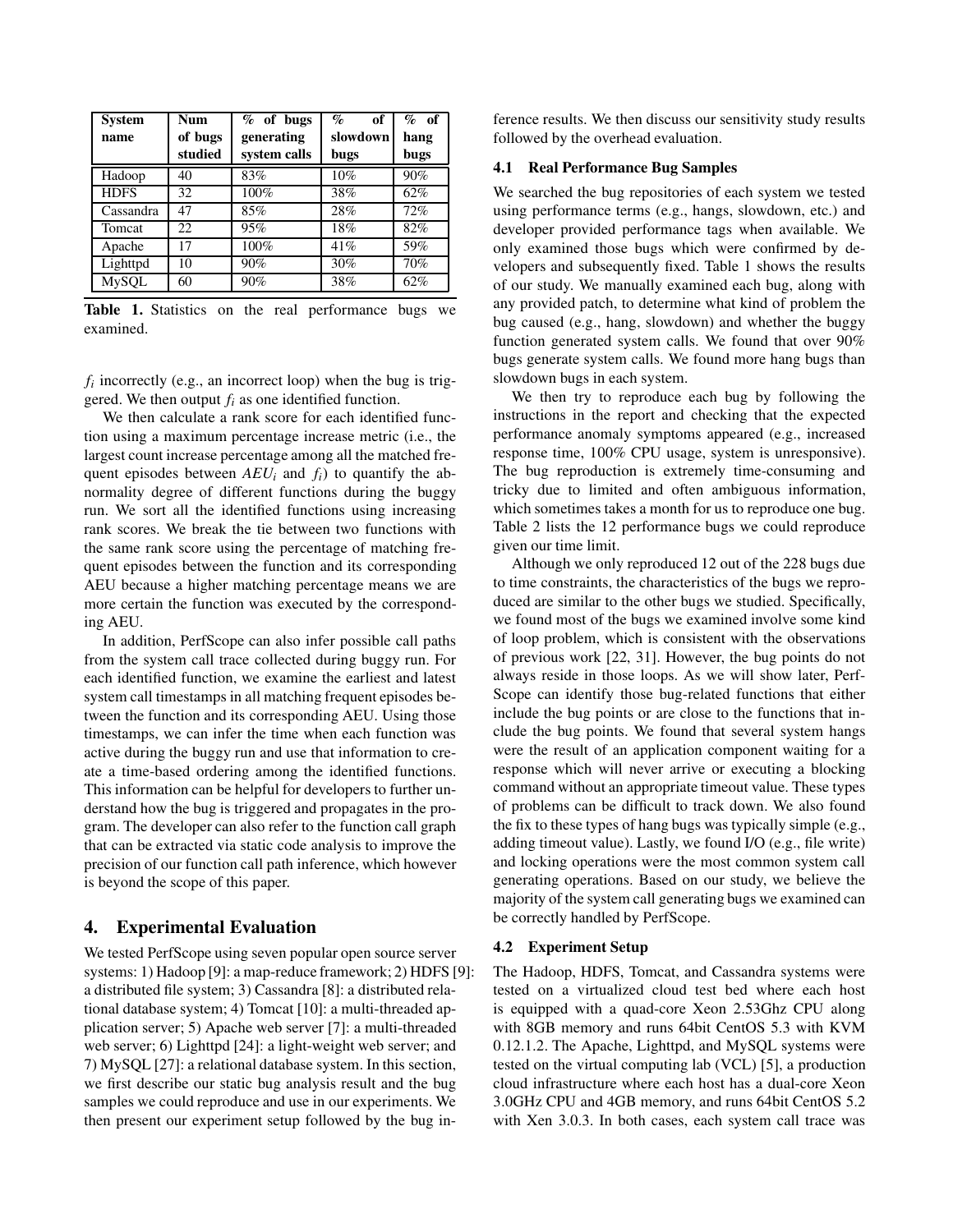| <b>Bug</b><br>name            | <b>Server</b>    | Num.           | Num.            | Num.             | Log  | <b>Bug</b> description                                  | <b>Bug</b> |
|-------------------------------|------------------|----------------|-----------------|------------------|------|---------------------------------------------------------|------------|
| (system                       | description      | of             | of              | of               | size |                                                         | symptom    |
| version)                      | (LOC)            | error          | threads         | system           | (MB) |                                                         |            |
|                               |                  | msg            |                 | calls            |      |                                                         |            |
|                               |                  |                |                 | (million)        |      |                                                         |            |
| Hadoop<br>bug                 | Data             | $\overline{0}$ | 729             | 1.5              | 222  | Endless wait for an atomic variable to be               | hang       |
| (v0.23.1)                     | processing       |                |                 |                  |      | set. (#MAPREDUCE-3738)                                  |            |
|                               | framework        |                |                 |                  |      |                                                         |            |
|                               | $(1.3M$ Java)    |                |                 |                  |      |                                                         |            |
| <b>HDFS</b><br>bug            | Data             | $\mathbf{1}$   | 340             | 1.4              | 227  | Continuously read until timeout on a socket.            | hang       |
| $(v2.0.0$ -alpha)             | processing       |                |                 |                  |      | (#HDFS-3318)                                            |            |
|                               | framework        |                |                 |                  |      |                                                         |            |
|                               | $(1.3M$ Java)    |                |                 |                  |      |                                                         |            |
| Cassandra bug                 | Database         | $\Omega$       | 95              | $\overline{1.1}$ | 241  | Incorrect return value handling causes                  | hang       |
| $(v1.2.0-beta)$               | $(168K$ Java)    |                |                 |                  |      | Cassandra to enter an infinite loop. (#5064)            |            |
| Tomcat-1<br>bug               | Application      | $\overline{0}$ | 20              | 0.2              | 18   | Tomcat tries to upgrade a read lock to a                | hang       |
| (v7.0.28)                     | server<br>(287K) |                |                 |                  |      | write lock, which causes the server to hang.            |            |
|                               | Java)            |                |                 |                  |      | (#53450)                                                |            |
| Tomcat-2<br>bug               | Application      | $\mathbf{1}$   | 682             | 0.9              | 68   | A shared counter value is not updated                   | hang       |
| (v7.0.27)                     | server<br>(284K) |                |                 |                  |      | correctly causing all the threads to keep               |            |
|                               | Java)            |                |                 |                  |      | checking the value endlessly.(#53173)                   |            |
| Tomcat-3<br>bug               | Application      | $\overline{0}$ | $\overline{26}$ | 0.4              | 28   | A filter chain item is not set properly                 | hang       |
| (v6.0.13)                     | (228K)<br>server |                |                 |                  |      | causing an infinite loop. (#42753)                      |            |
|                               | Java)            |                |                 |                  |      |                                                         |            |
| Apache-1<br>$\overline{b}$ ug | Web<br>server    | $\overline{0}$ | 19              | 3.7              | 142  | Incorrect flag causes infinite loop. (#37680)           | hang       |
| (v2.0.55)                     | $(161K C/C++)$   |                |                 |                  |      |                                                         |            |
| Apache-2<br>bug               | Web<br>server    | $\overline{0}$ | $\overline{7}$  | $\mathbf{1}$     | 140  | Incorrect<br>flag<br><b>SSL</b><br>causes<br>proxy      | slowdown   |
| (v2.2.4)                      | $(194K C/C++)$   |                |                 |                  |      | connections to be constantly created                    |            |
|                               |                  |                |                 |                  |      | and destroyed, slowing down performance.                |            |
| Lighttpd-1 bug                | Web<br>server    | $\overline{0}$ | 10              | $\overline{5.3}$ | 160  | (#43238)<br>Incorrect errno handling causes an infinite | hang       |
| (v1.4.15)                     | $(38K C/C++)$    |                |                 |                  |      | loop. (#1212)                                           |            |
| Lighttpd-2 bug                | Web<br>server    | $\overline{0}$ | 18              | 4.3              | 532  | Large chunks of response data are                       | slowdown   |
| (v1.4.23)                     | $(37K C/C++)$    |                |                 |                  |      | repeatedly read and discarded while                     |            |
|                               |                  |                |                 |                  |      | processing header information. (#1999)                  |            |
| MySQL-1 bug                   | Database server  | $\overline{0}$ | 551             | $\overline{1.9}$ | 138  | Two threads try to execute the INSERT                   | hang       |
| $(v5.5.5-m3)$                 | $(914K C/C++)$   |                |                 |                  |      | DELAYED statement but one of them has a                 |            |
|                               |                  |                |                 |                  |      | locked table, causing two threads to become             |            |
|                               |                  |                |                 |                  |      | deadlocked. (#54332)                                    |            |
| MySQL-2 bug                   | Database server  | $\overline{0}$ | $\overline{9}$  | 1.9              | 39   | Flushing to disk abnormally frequently                  | slowdown   |
| $(v5.6.5-m8)$                 | $(1.3M C/C++)$   |                |                 |                  |      | after truncating a large table. (#65615)                |            |
|                               |                  |                |                 |                  |      |                                                         |            |

Table 2. Reproduced real performance bugs that are used in our experiments.

collected in a virtual machine using LTTng 2.0.1 running 32-bit Ubuntu 12.04 kernel version 3.2.0.

We use PIN version 2.12 [26] to generate the function signature profiles for Apache, MySQL, and Lighttpd written in C/C++. For Hadoop, HDFS, Tomcat, and Cassandra, we instrumented the openJDK6 JVM [32] to perform the function signature profiling. The function signature extraction were done under the following workload conditions: 1) Hadoop: we use the Pi calculation application with 16 map and 16 reduce tasks; 2) HDFS: we transferred a 200MB file using hftp; 3) Cassandra: we use a simple workload which creates a table and inserts various entries into the table; 4) Tomcat: we randomly request different example servlets and JSPs included with Tomcat following a workload intensity observed in a NASA web server trace [2]; 5) Apache: we use httperf to request various pages from the Apache server; 6) Lighttpd: we use the same workload as Apache and configure Lighttpd to run in multi-process mode; 7) MySQL: we use a open source MySQL benchmark tool called Sysbench [4] and did the *oltp* test in *complex* mode. Note that the workloads we used for profiling are different from the bug-triggering workloads. We also intentionally vary the resource allocation setting for the profiling environment to test the robustness of our function signatures. We found that the workload and resource allocation changes did not significantly affect the frequent episodes generated. For example, varying the work-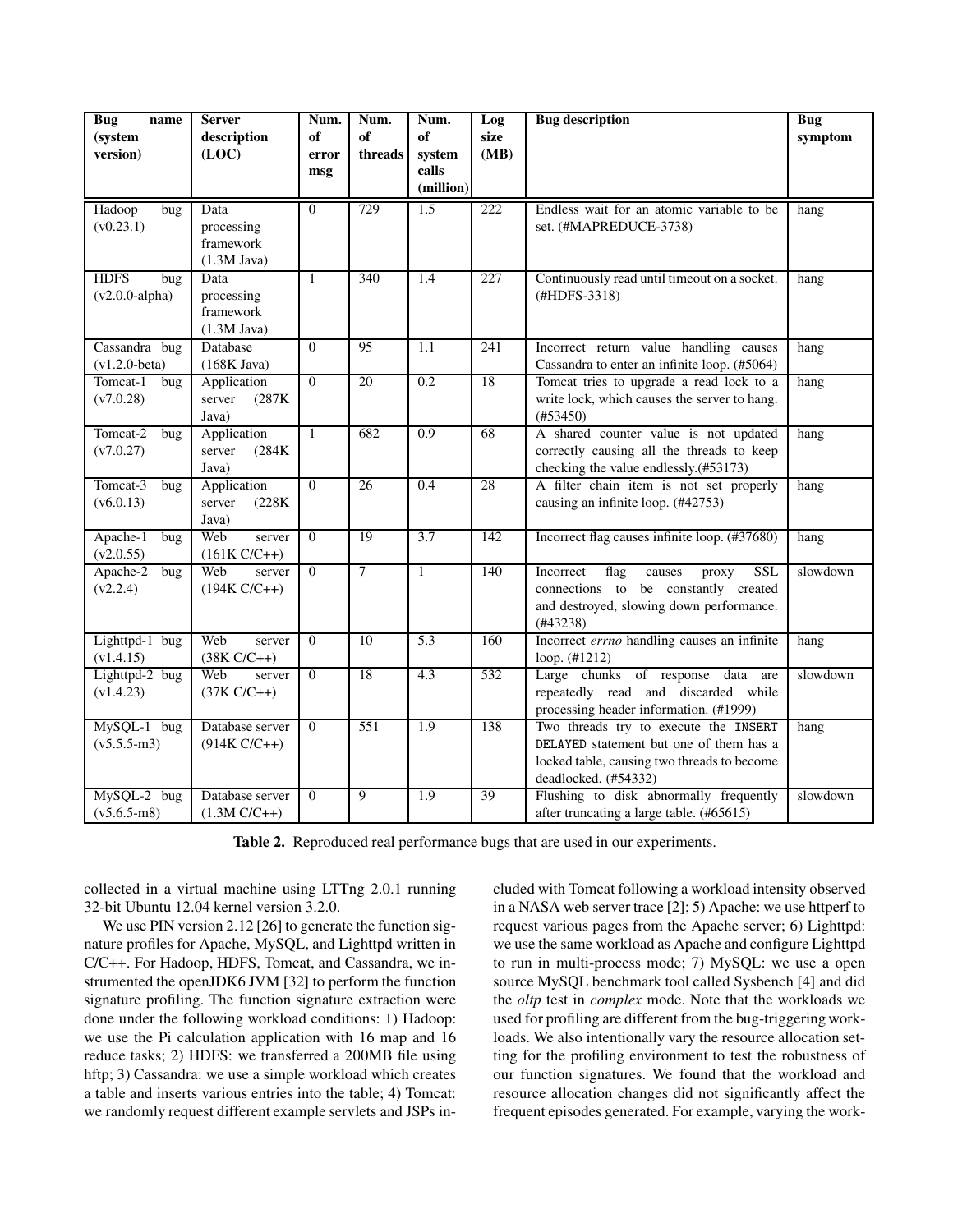| Bug name, number of     | Top ranked bug-related       | Examples of detected abnormal application-kernel interactions           |
|-------------------------|------------------------------|-------------------------------------------------------------------------|
| functions, (percent of  | functions (Rank)             |                                                                         |
| identified functions)   |                              |                                                                         |
| Hadoop, 85495 (0.52%)   | getState (4)                 | Continuously produces {sys_gettimeofday, sys_stat64, sys_stat64,        |
|                         |                              | sys_gettimeofday} for acquiring locks to check an atomic variable.      |
| HDFS, 81306 (1.5%)      | Reader.performIO<br>(3),     | Continuously produces {sys_gettimeofday, sys_read, sys_read,            |
|                         | SocketIOWithTimeout.doIO     | sys_gettimeofday} for attempting to perform I/O.                        |
|                         | (5)                          |                                                                         |
| Cassandra, 21765 (0.6%) | maybeSwitchMemtable          | Continuously produces {sys_gettimeofday, sys_futex, sys_futex,          |
|                         | $(4)$ ,                      | sys_gettimeofday} for synchronization from a buggy infinite loop.       |
|                         | SSTableSliceIterator.hasNext |                                                                         |
|                         | (5)                          |                                                                         |
| Tomcat-1,32789 (1.5%)   | addLifecycleListener (2)     | Continuously produces {sys_stat64, sys_gettimeofday,                    |
|                         |                              | sys_gettimeofday, sys_stat64} for upgrading from a read lock to a write |
|                         |                              | lock.                                                                   |
| Tomcat-2,32571 (0.8%)   | LimitLatch.countDown         | Continuously produces {sys_gettimeofday, sys_stat64,                    |
|                         | (11)                         | sys_stat64, sys_gettimeofday} while checking an atomic counter value.   |
| Tomcat-3,26471 (0.4%)   | Poller.run $(3)$             | Continuously produces {sys_gettimeofday, sys_read, sys_read,            |
|                         |                              | sys_gettimeofday} while reading and attempting to process an event in a |
|                         |                              | buggy infinite loop.                                                    |
| Apache-1,17721 (0.7%)   | apr_allocator_mutex_get      | Continuously produces {sys_gettimeofday, sys_write} for logging in a    |
|                         | (14)                         | buggy infinite loop.                                                    |
| Apache-2,18761 (2%)     | ssl_hook_pre_connection      | More {sys_stat64, sys_write, sys_gettimeofday, sys_stat64}<br>are       |
|                         | (9)                          | generated for logging in the buggy ssl_hook_pre_connection function.    |
| Lighttpd-1,954 (0.1%)   | fdevent_poll $(1)$           | Continuously produces {sys_poll, sys_time, sys_time, sys_poll} while    |
|                         |                              | waiting for events to be processed in a buggy infinite loop.            |
| Lighttpd-2,3577 (0.08%) | connection_handle_read_state | Continuously produces {sys_ioctl, sys_read, sys_read, sys_ioctl}        |
|                         | (3)                          | while repeatedly reading large chunks.                                  |
| MySQL-1,25360 (0.6%)    | ha_lock_engine (14)          | Continuously produces {sys_stat64, sys_llseek, sys_read, sys_stat64}    |
|                         |                              | when checking for lock availability over the network.                   |
| MySQL-2,34850 (0.03%)   | buf flush list $(4)$         | More {sys_futex, sys_gettimeofday, sys_gettimeofday, sys_futex}         |
|                         |                              | are generated for synchronization while flushing lists to disk.         |

Table 3. Online bug inference result summary.

load intensity from 50 static page requests per second to 125 static page requests per second while building an Apache profile only caused 4% of the generated frequent episodes to change.

During each buggy run, PerfScope is triggered when the performance anomaly is detected by an external detector that checks for reported performance anomaly symptoms such as zero progress score or abnormal response time. Once triggered, PerfScope was run using the recent 1.5 minutes of system call traces for analysis. We can retrieve longer system call trace from an NFS server if needed. However, our experiments show that 1.5 minutes system call trace is sufficient for all the bugs we tested.

### 4.3 Bug Inference Result Summary

Table 3 shows a summary of our bug inference results for *all* tested bugs. We can see most server systems we tested consist of tens of thousands of functions. As shown in Table 2, most performance bugs do not produce any error message and some buggy runs also involve a large number of threads, it is a daunting task for the developer to figure out

why the performance bugs occurred. Profiling by itself can help reduce the search scope as we only profile the functions called the system configuration described in the bug report, which was 0.7% to 10% of the total functions. However, this still equates to thousands of functions to search. The results show that PerfScope can identify a short list of bug-related functions for all tested bugs, which can greatly reduce the search scope to only 0.03-2.3% of total functions. We believe that this search scope reduction can significant expedite the debugging process.

To further validate the effectiveness of our bug inference results, we manually examined the source code of each tested server system to determine whether each of our short lists indeed includes the bug-related functions which can help the developer to locate the bug. We list the top ranked bug-related functions identified by PerfScope in Table 3. We found that the short list of identified functions indeed cover the bug-related functions in all the bugs we tested. We rank the bug-related function within the top five candidates in 8 out of the 12 bugs. In the worst case, we rank the bug-related function at 14. When multiple functions contribute to the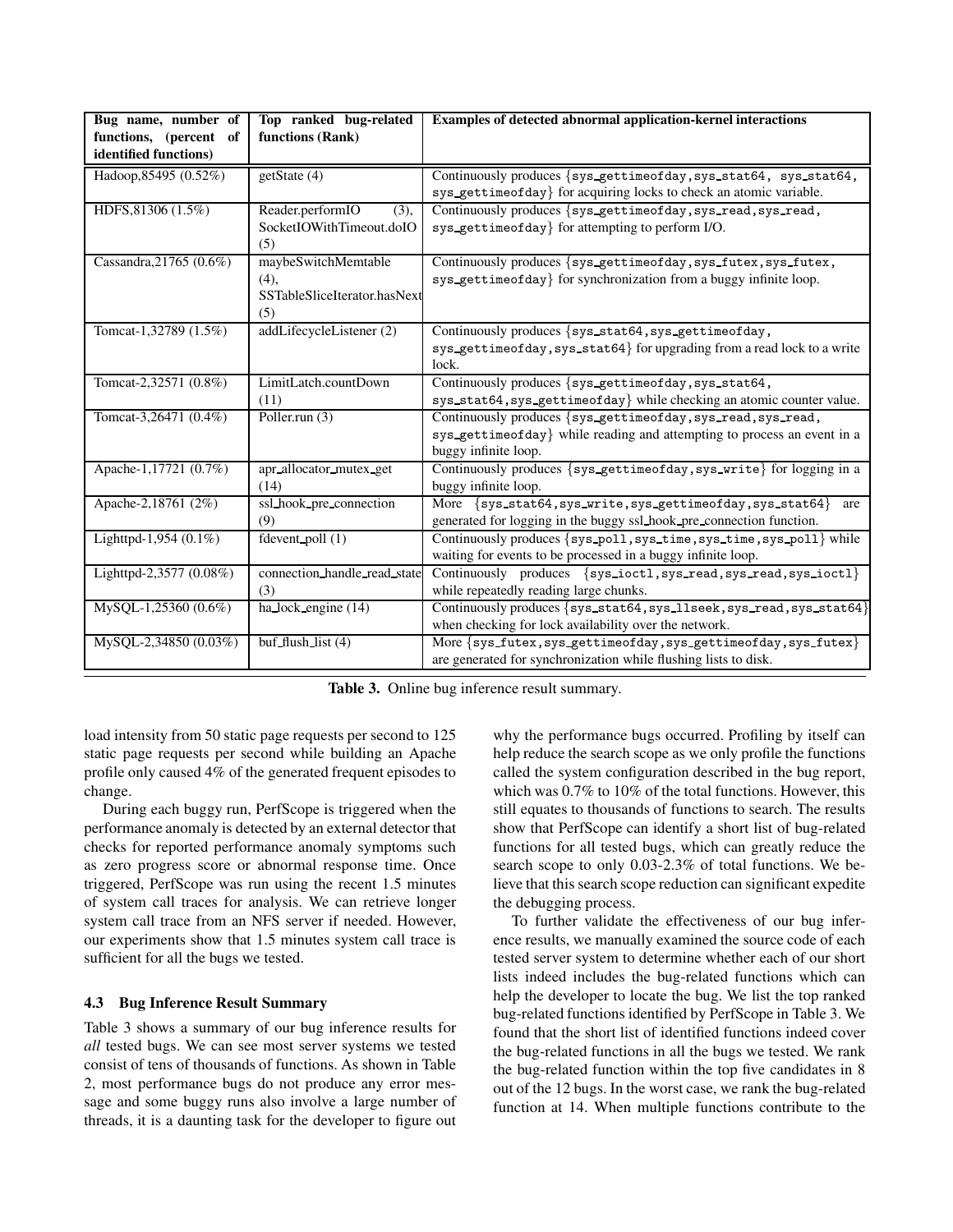problem (e.g., HDFS bug, Cassandra bug), PerfScope can identify them as well. Table 3 also shows one example of abnormal frequent system call episodes detected by PerfScope for each bug.

As shown in our results, PerfScope can handle both performance degradation bugs and hang bugs. PerfScope works best for detecting those bugs involving a buggy loop (e.g., an infinite loop or a loop iterates more times than usual). Previous work [22] along with our own study have shown most performance bugs do exhibit these characteristics.

We also investigated the cases where PerfScope fails to rank the bug-related function within top 5 and identified two main reasons causing this. First, we found there are some frequent system call episodes which are common to several functions. When the abnormal frequent system call episodes also appear in a function called less frequently than the bugrelated function during profiling, this can cause us to rank that function higher than the bug-related function. However, we found most of those mistakenly high-ranking functions (e.g., initialization functions) can be easily filtered out by the developer. Second, we sometimes give high rank to common utility functions (e.g., custom fast comparison function) used throughout the application. When those utility functions are called several times in the buggy function, this can cause the utility function to have a higher rank score than the buggy function. We are currently exploring ways of filtering out those common utility functions.

#### 4.4 Bug Inference Case Studies

To further understand how the output of our bug inference tool can be used for debugging, we now discuss three of our bug inference results in detail. Due to the space limitation, we cannot describe the inference results for all the bugs in detail. We hope that these three case studies can show the usefulness of PerfScope for helping the developer diagnose the production-run performance bugs.

Cassandra bug: This Cassandra performance bug is related to a memtable mishandling problem. Figure 3 shows a subgraph of the bug's call graph. The root cause of this bug is the if statement at line 650 of the maybeSwitchMemtable function. The code block (lines 651 and 652) within the if statement should be executed at least once for every memtable object in order to add the memtable object into the memtable list. However, if a memtable is clean, the check at line 650 will be false, causing the memtable not to be added to the list. As the memtable has not been processed, the check at line 172 in the reload function never becomes true, causing the program never breaks out of the while loop. No error message is produced for this bug.

PerfScope analysis produced 1229 execution units, which were clustered into 49 clusters. Our outlier detection results identified 19 time based outlier units and 33 frequency based outlier units. PerfScope successfully identifies the root cause function maybeSwitchMemtable function as the fourth top ranked function. We found this function produced a set of



Figure 3. A subset of the call graph for the Cassandra bug. The bug causes a clean memtable not to be added to the list of memtables, resulting in an infinite loop in the reload function. The bug point is highlighted in bold. PerfScope identifies the root cause function maybeSwitchMemtable as the 4th top ranked bug-related function, which is responsible for adding all the memtables.

30 frequent episodes during profiling. We also found that this function is only called in a limited number of locations. Thus, identifying this function can help the developer quickly localize the problem. The fix to this bug is to force the code block within the if statement at line 650 of the maybeSwitchMemtable function to be executed at least once.

HDFS bug: The second bug we discuss in detail is a HDFS bug mentioned in the introduction, which is caused by an overflow of an internal variable. Figure 1 shows the subgraph of the bug's call graph. When copying a file using the distcp command, the copyBytes function is called to read 4096 bytes from the source stream and write those bytes to the destination stream. This causes the read, doIO, and performIO functions to be called in turn. The performIO function then makes a low level socket call and returns the number of bytes read back. This process is repeated until -1 is returned, signaling the end of the input stream has been reached. When this command is called with a file larger than 2GB in size, however, an internal variable (int) representing the length of the source stream overflows and the end of stream signal (i.e.,  $-1$ ) is never sent. This causes while loop at line 76 of the copyBytes function to never end until the operation times out several minutes later. The only error message generated throughout this process is a message saying the operation timed out. Additionally, as HDFS uses many different interfaces and abstract classes, it is difficult to identify which implementation subclass causes the problem.

PerfScope analysis produced 3817 execution units, which were clustered into 174 clusters. Our outlier detection results identified 92 time based outlier units and 113 frequency based outlier units. The third top ranked function PerfScope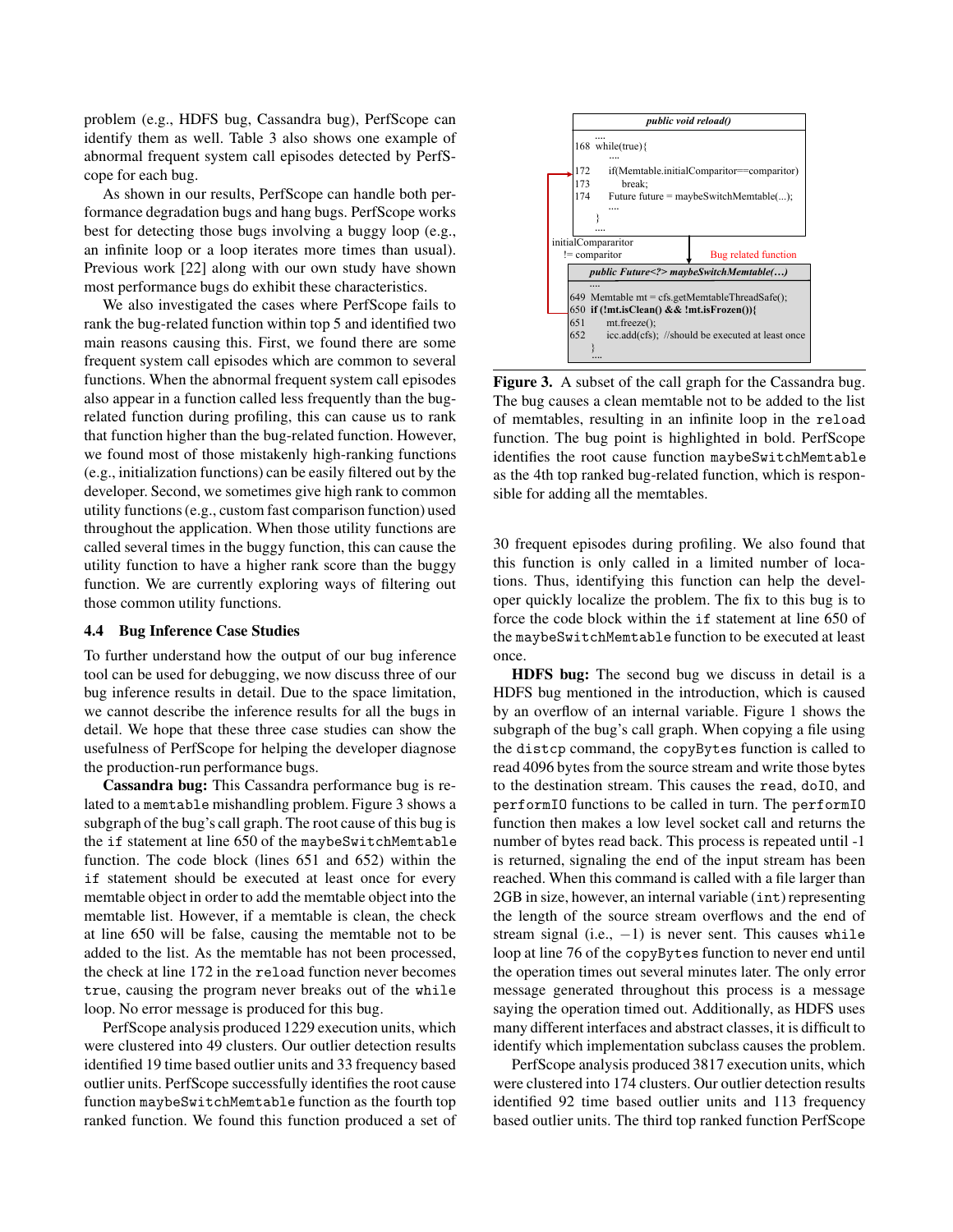

Figure 4. A subset of the call graph for the Lighttpd bug. The errno is handled incorrectly, causing the main function to process the same event again and again. The bug point is highlighted in bold. PerfScope identified the fdevent poll as the bug related function which is responsible for controlling the event processing to continue as long as the number of events (*n*) is positive.

identified is the SocketInputStream\$Reader.performIO function. We found this function produced a set of 30 frequent episodes during profiling. As shown in Figure 1, this is one of the functions directly responsible for reading data from the input stream and is directly related to the bug. By telling developers not only the function name, but also telling the developer that the bug is related to the SocketInputStream\$Reader class, debugging time for this problem can be greatly reduced. Additionally, identifying that the problem is caused by an infinite loop could help developers immediately rule out other misleading causes, such as a network issue. The fix in this case is to ensure streams larger than 2GB is processed in chunks of appropriate size.

Lighttpd-1 bug: The third bug we want to discuss is a Lighttpd bug shown by Figure 4. The performance anomaly is caused by the if statement at line 1282 of the main function always stays true, causing the code block within the if statement executes forever. During this buggy run, the fdevents function is first invoked at the if statement at line 1282 of the main function. Next, the fcgi handle dfevent function is invoked at line 1309, which then calls the fcgi\_demux\_response function. The root cause of this problem is an improper errno handling (i.e., setting errno to EAGAIN) at line 2442 of the fcgi demux response function causes this function to return 0. When the function fcgi handle fdevent receives a 0 return value from fcgi demux response, it does not clean up this event from the event queue. This in turn causes fdevent poll to return a value  $> 0$ , which causes the system to process this same event again and again. No error message is generated during this process.

PerfScope analysis produced 9380 execution units, which were clustered into 7 clusters. Our outlier detection results

identified 33 time based outlier units and 31 frequency based outlier units. PerfScope identifies the fdevent poll as the top ranked bug-related function, which controls the event processing code at line 1282 of the main function. We found this function produced a set of 900 frequent episodes during profiling. The large number of frequent episodes produced by this function are a result of the variety of tasks it is involved with. By starting debugging at this function, developers could quickly see that the same event was being processed over and over. This information is especially useful for Lighttpd, which has a complex main function responsible for performing many different tasks. Furthermore, the function we identify resides in the same if statement code block with the root cause function. This means developers would have significantly fewer areas to explore when trying to debug the problem. The fix for this issue would be to ensure errno is handled appropriately, ensuring the event is processed.

#### 4.5 Sensitivity Study

We conducted sensitivity study experiments to evaluate how different parameter settings affect our bug inference results. Although we omit the results due to space limitations, we found that the parameter values do not significantly affect our bug inference results. We also examined the ranks of the true bug related functions, which also show little changes.

| <b>Bug name</b> | <b>Online bug</b><br>inference | <b>Offline function signature</b><br>extraction |
|-----------------|--------------------------------|-------------------------------------------------|
| Hadoop          | 15.99 min                      | $9.5 \text{ min}$                               |
| <b>HDFS</b>     | 29.94 min                      | 38 min                                          |
| Cassandra       | 3.34 min                       | $12.9 \text{ min}$                              |
| Tomcat-1        | 5.14 min                       | 42.7 min                                        |
| Tomcat-2        | 12.34 min                      | 2.9 hour                                        |
| Tomcat-3        | $2.32 \text{ min}$             | 48.7 min                                        |
| Apache-1        | $2.93 \text{ min}$             | 15.5 min                                        |
| Apache-2        | $4.3 \text{ min}$              | 14.4 min                                        |
| Lighttpd-1      | 9.91 min                       | $1.02$ hour                                     |
| Lighttpd-2      | 5.87 min                       | $1.15$ hour                                     |
| MySQL-1         | $12.8 \text{ min}$             | 44.5 min                                        |
| MySQL-2         | 5.22 min                       | 44.5 min                                        |

#### 4.6 PerfScope Overhead

Table 4. Online and offline computation time for PerfScope.

We now evaluate the overhead of PerfScope to different server systems. For Hadoop/HDFS we ran the Pi sample application. For Cassandra, we ran a database insertion workload. We used httperf to send a number of requests to Tomcat, Apache, and Lighttpd. We used a request rate of 50 requests per second for Tomcat, 100 requests per second for Apache and Lighttpd. For MySQL, we run a constant workload of 20 select requests per second. Those request rates are set based on the maximum processing capacity of our host. We ran all overhead experiments 5 times, report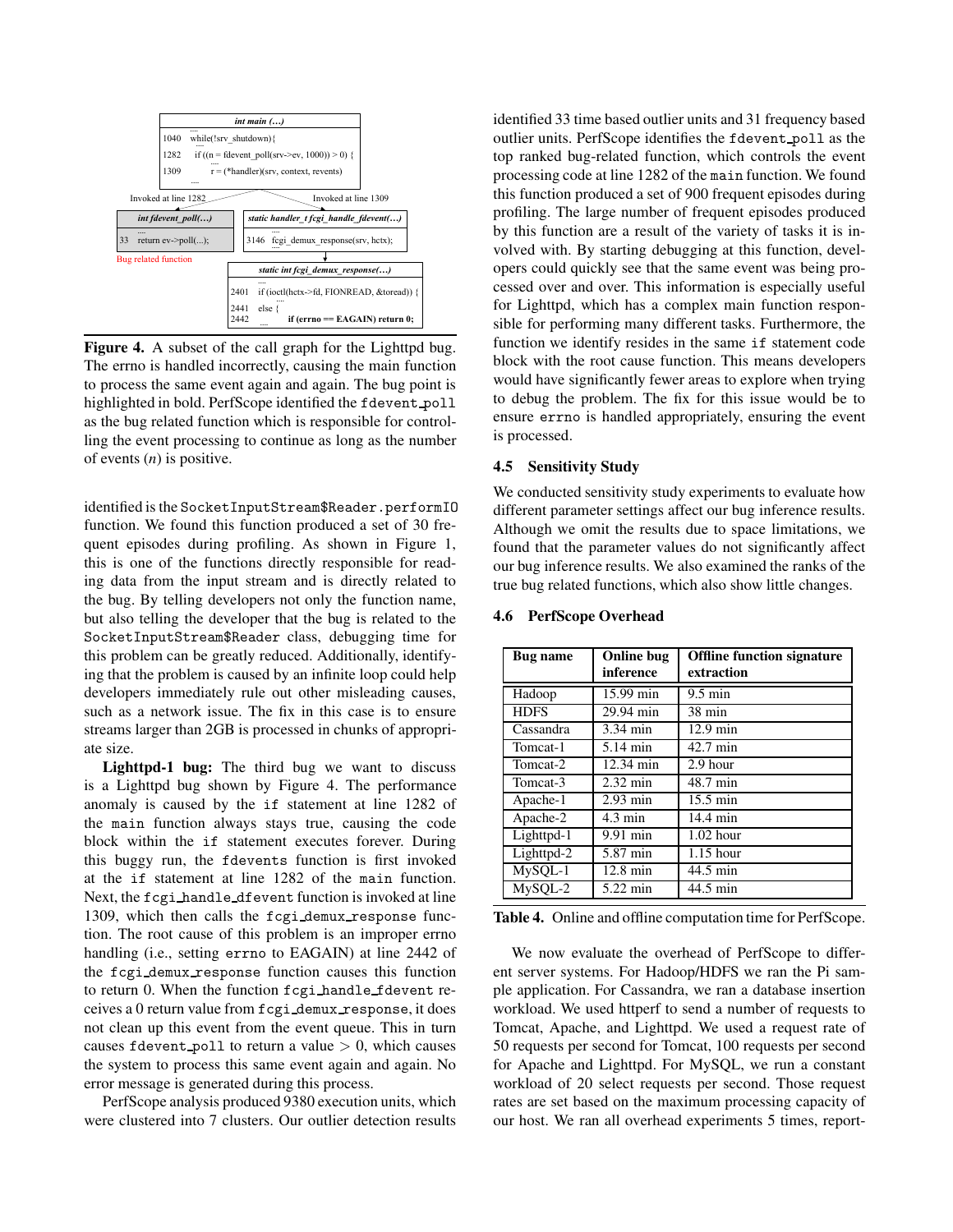ing the mean. We impart an average of 1.8% runtime overhead to the server system. Specifically, we impart 2.97% to Hadoop/HDFS, 3.33% to Cassandra, 1.4% to Tomcat, 0.8% to Apache, 0.3% to Lighttpd, and 2.2% to MySQL. We found Perfscope imparts between 2-3% CPU load and has a small memory footprint (about 256KB). We also found the storage overhead is reasonable, varying between about 18MB to 530MB.

We also ran an experiment to determine how PerfScope overhead scales under different workload intensity by comparing the overhead of tracing at 50, 75, 100, and 125 requests per second to an Apache web server. We found the log size scales linearly with request rate while the overhead of tracing remained constant. We used least squares linear regression to project log sizes for larger request rates. We found that the one-minute tracing log size will be around 450MB given 900 requests per second. Note that this log size can significantly reduced using standard compression techniques, which will be discussed further in Section 5. The low overhead we observed is consistent with the overhead results of previous projects [25]. Hence, we believe that Perf-Scope is light-weight and practical for online bug inference in production cloud computing infrastructures.

We now present the online and offline computation time of PerfScope shown by Table 4. The results show that Perf-Scope can complete the online bug inference within tens of minutes. The majority of the online inference time was spent on extracting the frequent episodes for different anomalous execution units in order to identify the bug-related functions. This time can be further shortened if we use multiple distributed hosts to perform the frequent episode mining. Our distributed offline function signature extraction time ranged from 9.5 minutes to about 2.9 hours as shown in Table 4. These times were obtained by running our distributed signature extraction algorithm on a 7 node cluster and could be further improved on larger clusters. Additionally, as the function signature profiling is performed offline outside the production environment, its overhead will not be a concern for using PerfScope to perform online bug inference.

# 5. Limitation Discussion

Although each individual system call log is relatively small and scales well with workload intensity, the overhead of storing traces for many different applications may be significant. In those cases, system call filtering can be used to reduce the trace log size. Assuming prior application knowledge, it is possible to modify PerfScope to only trace certain system call types or to only trace system calls generated by specific threads. We can also apply log compression to further reduce the trace log size. For example, after applying the standard gzip compression, the HDFS log size goes down from 227MB to 19MB.

In practice it may be necessary to move the collected traces from a storage node to a different node for processing,

where the cost is dependent on the network bandwidth. However, as the size of each collected trace is relatively small, ranging from about 40MB to about 530MB, we believe these files can be quickly moved from host to host. Additionally, optimizations and log compression can further reduce the cost of moving these logs.

If two functions have identical frequent episode set, PerfScope will not be able to distinguish between them. However, in our experiments, we found this case never happened. Each function always generated unique frequent episodes. For example, as mentioned in the evaluation, the SocketInputStream\$Reader.performIO produced 29 unique frequent episodes.

Our current evaluation is limited to single node server setup. For performance bugs in distributed systems, we believe that PerfScope can help with those bugs by identifying the affected functions on each affected component. In addition, performance bugs in distributed systems can also occur as the result of poor interactions between different system components (e.g., incorrect timeout value). Previous work [28] has shown that those bugs also exhibit anomalous application to kernel interactions on the faulty components in the form of either I/O or locking. How to apply PerfScope to distributed system performance bugs is part of our future work.

# 6. Conclusion

In this paper, we have presented PerfScope, an online performance bug inference tool for production cloud computing infrastructures. PerfScope can identify bug-related functions for both interpreted and compiled programs using lightweight kernel-level system call tracing and online system call trace analysis. We have implemented PerfScope and conducted experiments using real performance bugs in seven popular open source server systems. The results show that PerfScope can successfully identify true bug-related functions out of tens of thousands of application functions for all the tested performance bugs. PerfScope is light-weight, which only imposes 1.8% average runtime overhead to the tested server systems.

### Acknowledgment

We thank the anonymous reviewers and our shepherd Haryadi Gunawi for their valuable comments. This work was sponsored in part by NSF CNS0915567 grant, NSF CNS0915861 grant, NSF CAREER Award CNS1149445, U.S. Army Research Office (ARO) under grant W911NF-10-1-0273, IBM Faculty Awards and Google Research Awards. Any opinions expressed in this paper are those of the authors and do not necessarily reflect the views of NSF, ARO, or U.S. Government.

## References

[1] Exuberant Ctags. http://ctags.sourceforge.net/.